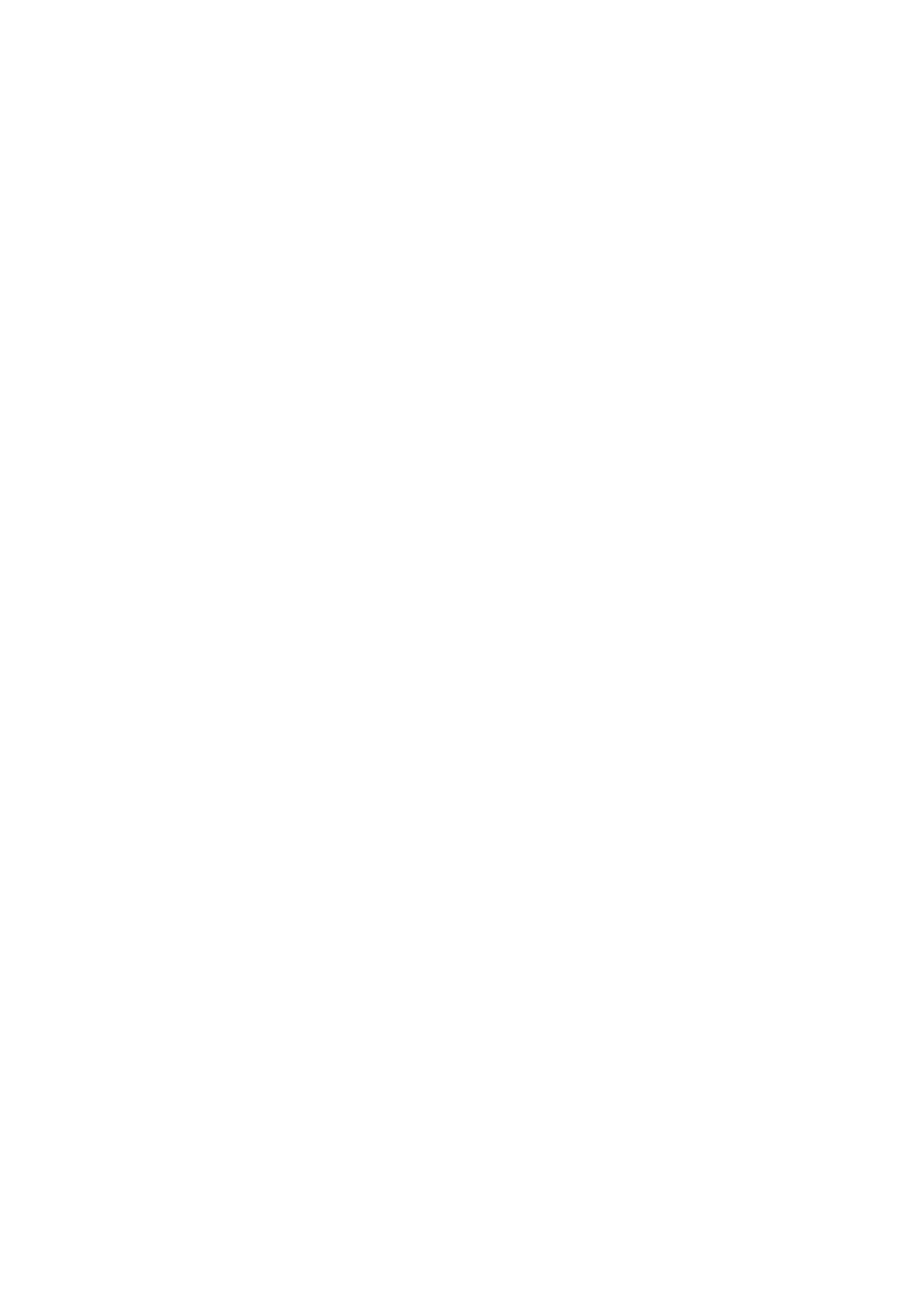

## **1 Affirmation**

His Worship the Mayor will read the affirmation.

Note: a roll-call was conducted that ascertained the following members were in attendance at the commencement of the meeting:  $\checkmark$ 

| <b>Member</b>            |              | <b>Member</b>   |              |
|--------------------------|--------------|-----------------|--------------|
| Mayor P Goff             | $\checkmark$ | Cr S Henderson  | $\checkmark$ |
| Deputy Mayor BC Cashmore | $\checkmark$ | Cr R Hills      | $\checkmark$ |
| Cr J Bartley             | $\checkmark$ | Cr T Mulholland | $\checkmark$ |
| Cr C Casey               | $\checkmark$ | Cr D Newman     | $\checkmark$ |
| Cr E Collins             | $\checkmark$ | Cr G Sayers     | $\checkmark$ |
| Cr P Coom                | $\checkmark$ | Cr D Simpson    | $\checkmark$ |
| Cr L Cooper              | $\checkmark$ | Cr S Stewart    | $\checkmark$ |
| Cr A Dalton              |              | Cr W Walker     | $\checkmark$ |
| Cr C Darby               |              | Cr J Watson     | ✓            |
| Cr A Filipaina           | $\checkmark$ | Cr P Young      | $\checkmark$ |
| Cr C Fletcher            | $\checkmark$ |                 |              |

## **2 Apologies**

Resolution number GB/2022/49 MOVED by Mayor P Goff, seconded by Cr L Cooper: **That the Governing Body: a) accept the apology from: Lateness**

**Cr A Dalton – council business**

**CARRIED**

## **Acknowledgement**

Cr S Stewart acknowledged the recent passing of former Manukau City Councillor Ken Yee.

## **3 Declaration of Interest**

Cr D Simpson advised that she had checked a potential conflict of interest in relation to Item C1 – Confidential: Community led protection of open space in Ōrakei. She had been advised that there was no conflict.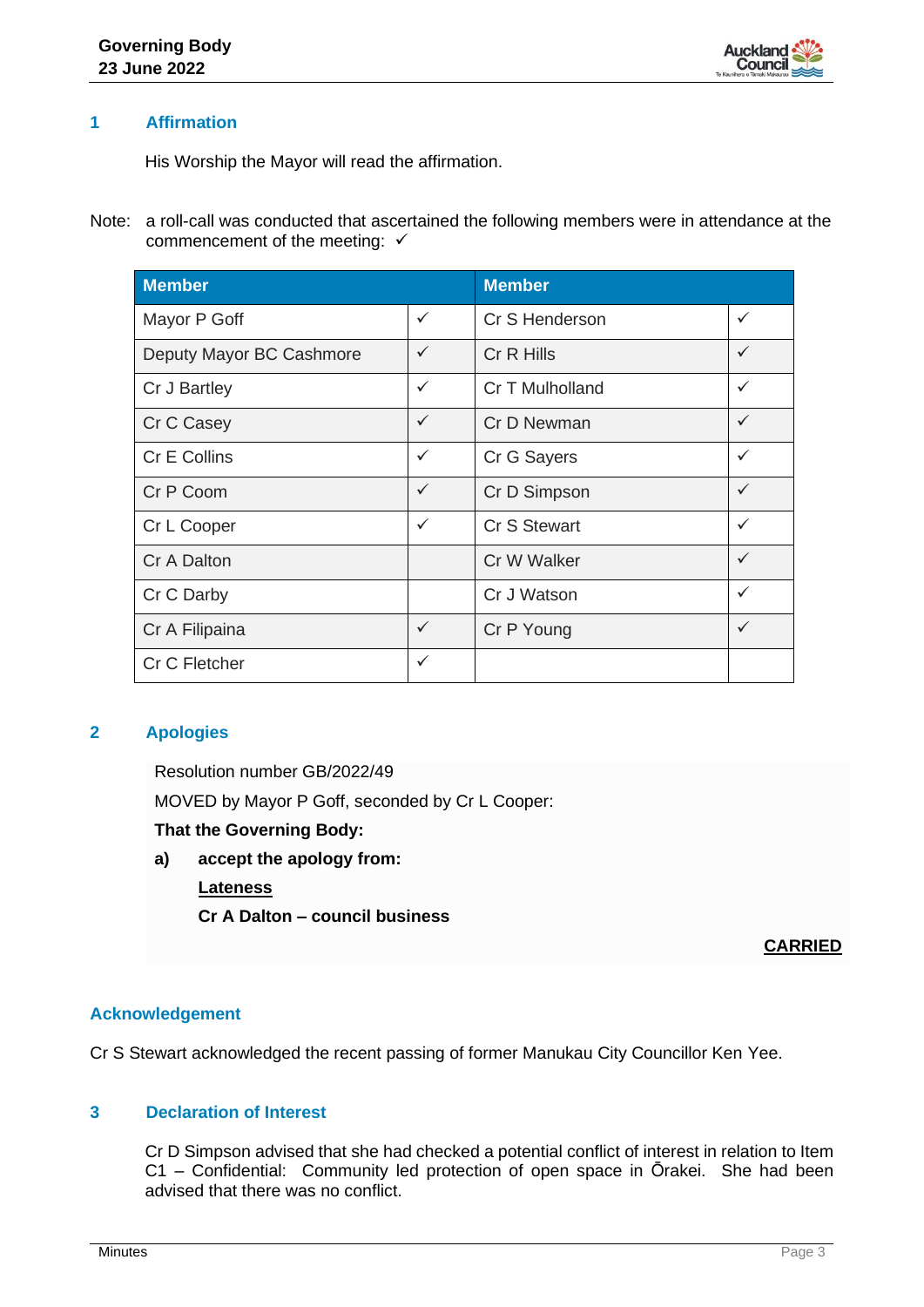

## **4 Confirmation of Minutes**

Resolution number GB/2022/50

MOVED by Cr P Young, seconded by Deputy Mayor BC Cashmore:

#### **That the Governing Body:**

**a) confirm the ordinary minutes of its meeting, held on Thursday, 26 May 2022 and the extraordinary minutes of its meeting, held on Tuesday, 7 June 2022, as a true and correct record.**

**CARRIED**

*Cr C Darby joined the meeting at 10.08am.*

## **5 Petitions**

There were no petitions.

#### **6 Public Input**

There was no public input.

# **7 Local Board Input**

There was no local board input.

## **8 Extraordinary Business**

There was no extraordinary business.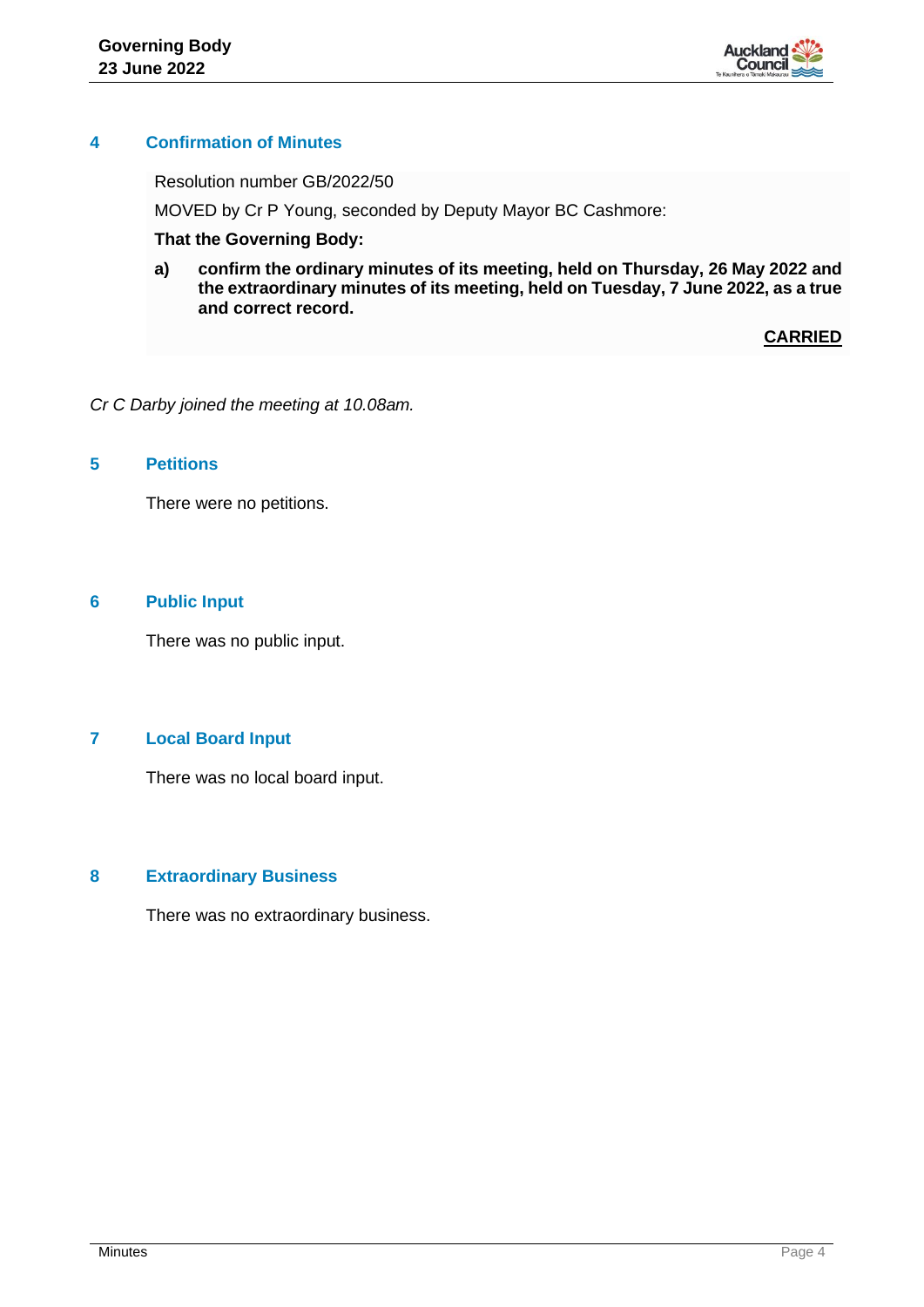

# **9 Auckland Council's submission on the Water Services Entities Bill**

A PowerPoint presentation was given in support of the item. A copy has been placed on the official minutes and is available on the Auckland Council website as a minutes attachment.

*Cr A Dalton entered the meeting at 11.18 am.*

Note: changes were incorporated in the original motion, amending clause c), with the agreement of the meeting.

Resolution number GB/2022/51

MOVED by Mayor P Goff, seconded by Cr L Cooper:

#### **That the Governing Body:**

- **a) endorse the development of Auckland Council's submission on the Water Services Entities Bill consistent with resolutions of the 23 September 2021 Governing Body meeting (Attachment C) and the Mayor's Minority Report (Attachment D).**
- **b) delegate to the Chair and Deputy Chair of the Governing Body, and the Watercare Liaison Councillor, the authority to amend and approve the submission, including any amendments that might mitigate the negative impact of the Bill on Auckland.**
- **c) delegate to the Mayor and Cr Linda Cooper (as the Watercare Liaison Councillor) the authority to speak to the submission on behalf of the Governing Body at the Finance and Expenditure Select Committee.**

A division was called for, voting on which was as follows:

For Cr J Bartley Cr C Casey Deputy Mayor BC Cashmore Cr E Collins Cr P Coom Cr L Cooper Cr A Dalton Cr C Darby Cr A Filipaina Mayor P Goff Cr S Henderson Cr R Hills Cr D Newman Cr D Simpson Cr P Young

Against Cr T Mulholland Cr G Sayers Cr S Stewart Cr W Walker Cr J Watson

Abstained Cr C Fletcher

The motion was declared **CARRIED** by 15 votes to 5.

**CARRIED**

## **Attachments**

A 23 June 2022, Governing Body: Item 9 - Auckland Council's submission on the Water Services Entities Bill, Presentation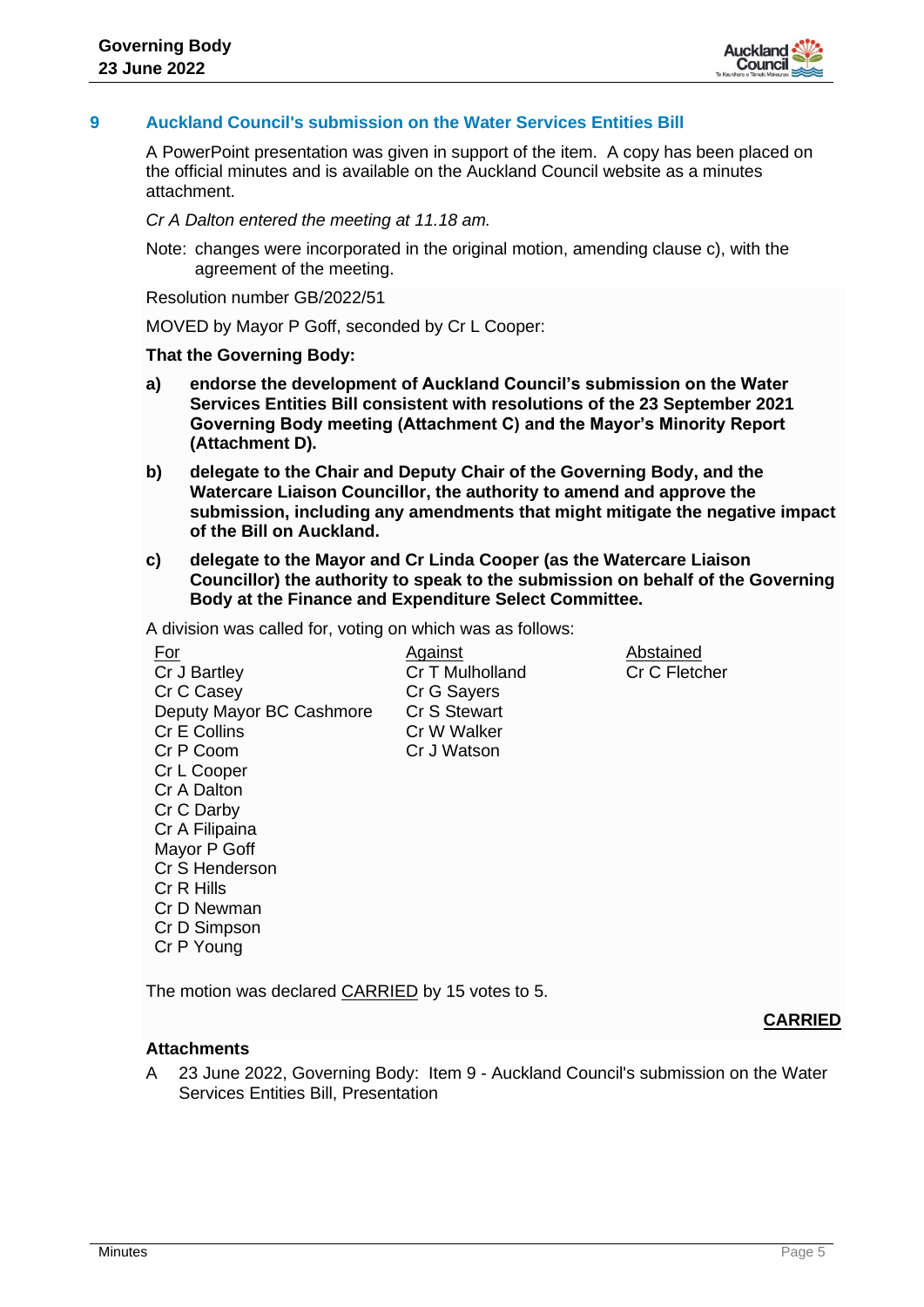

# **10 Decision on proposed new Freedom Camping in Vehicles Bylaw**

Resolution number GB/2022/52

MOVED by Cr L Cooper, seconded by Cr A Dalton:

#### **That the Governing Body:**

- **a) whakaae / approve the Bylaw Panel's recommendations on the new Te Kaunihera o Tāmaki Makaurau Te Ture ā-Rohe Noho Puni Wātea ā-Waka 2022 / Auckland Council Freedom Camping in Vehicles Bylaw 2022 in Attachment A and Attachment B of the agenda report.**
- **b) whakaū / confirm that it is satisfied that the new Te Kaunihera o Tāmaki Makaurau Te Ture ā-Rohe Noho Puni Wātea ā-Waka 2022 / Auckland Council Freedom Camping in Vehicles Bylaw 2022 in Attachment C of the agenda report:**
	- **i) is necessary to protect the areas covered by the Bylaw, the health and safety of people who may visit those areas, and/or to protect access to those areas**
	- **ii) is the most appropriate and proportionate way of addressing the perceived problems associated with freedom camping in those areas covered by the bylaw**
	- **iii) is the most appropriate form of the bylaw**
	- **iv) is not inconsistent with the Freedom Camping Act 2011 or the New Zealand Bill of Rights Act 1990.**
- **c) whai / adopt the Te Kaunihera o Tāmaki Makaurau Te Ture ā-Rohe Noho Puni Wātea ā-Waka 2022 / Auckland Council Freedom Camping in Vehicles Bylaw 2022 in Attachment C of the agenda report, with effect from 1 September 2022.**
- **d) whakakore / revoke the Auckland Council Freedom Camping Bylaw 2015 on 1 September 2022.**
- **e) whakaae / approve the distribution of this agenda report and associated minutes to local boards for their information.**
- **f) tautapa / delegate authority through the Chief Executive to the manager responsible for bylaws to make any amendments to the Bylaw in Attachment C of the agenda report to correct errors or omissions.**

#### **CARRIED**

- Note: Under Standing order 1.8.6, the following councillors requested their dissenting votes be recorded against clause b) ii):
	- Cr G Sayers
	- Cr S Stewart
	- Cr W Walker
	- Cr J Watson

The meeting adjourned at 12.50pm and reconvened at 1.20pm.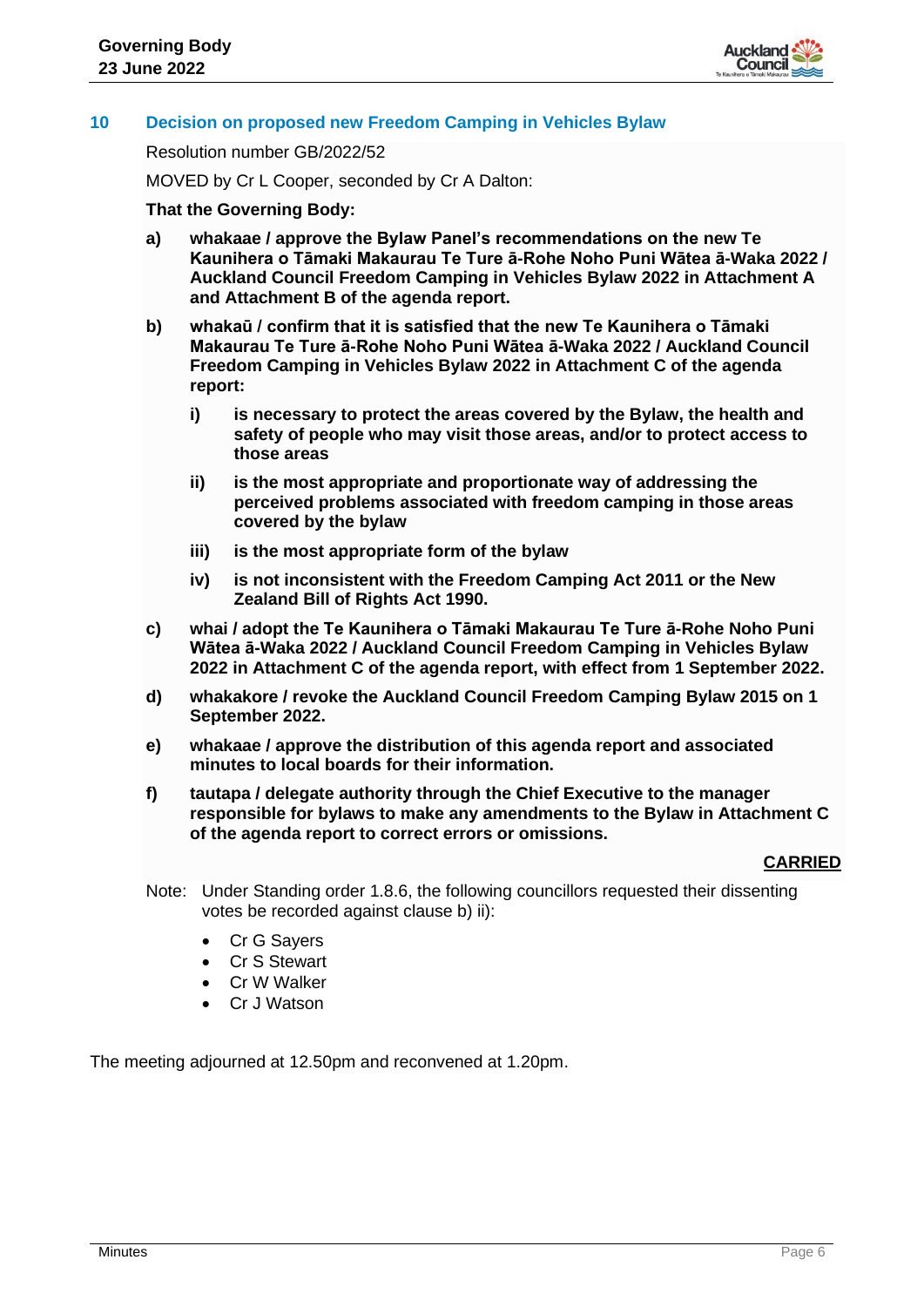

Note: a roll-call was conducted that ascertained the following members were in attendance at the recommencement of the meeting:  $√$ 

| <b>Member</b>            |              | <b>Member</b>   |              |
|--------------------------|--------------|-----------------|--------------|
| Mayor P Goff             | ✓            | Cr S Henderson  | ✓            |
| Deputy Mayor BC Cashmore | $\checkmark$ | Cr R Hills      |              |
| Cr J Bartley             | ✓            | Cr T Mulholland |              |
| Cr C Casey               | $\checkmark$ | Cr D Newman     | $\checkmark$ |
| Cr E Collins             | ✓            | Cr G Sayers     | $\checkmark$ |
| Cr P Coom                | ✓            | Cr D Simpson    | ✓            |
| Cr L Cooper              | ✓            | Cr S Stewart    | $\checkmark$ |
| Cr A Dalton              | $\checkmark$ | Cr W Walker     |              |
| Cr C Darby               | ✓            | Cr J Watson     | $\checkmark$ |
| Cr A Filipaina           | ✓            | Cr P Young      | $\checkmark$ |
| Cr C Fletcher            |              |                 |              |

**11 Increased local board decision-making responsibilities for local community services - Six-monthly progress report, consultation feedback and changes to Allocation of Decision-making for Non-regulatory Activities Policy and the Local Board Funding Policy**

*Cr T Mulholland returned to the meeting at 1.24 pm. Cr W Walker returned to the meeting at 1.28 pm. Cr C Fletcher returned to the meeting at 1.36 pm.*

Resolution number GB/2022/53

MOVED by Cr D Newman, seconded by Cr A Dalton:

#### **That the Governing Body:**

- **a) receive the update on the progress of implementation of increased local board decision-making responsibilities on local community services**
- **b) receive the summary of the consultation feedback, received through Annual Plan 2022/2023 consultation, on increased local board decision-making proposals**
- **c) approve the changes to the Allocation of Decision-making for Non-regulatory Activities Policy and the Local Board Funding Policy to give effect to increased local board decision-making (as per attachments A and B to the agenda report).**

#### **CARRIED UNANIMOUSLY**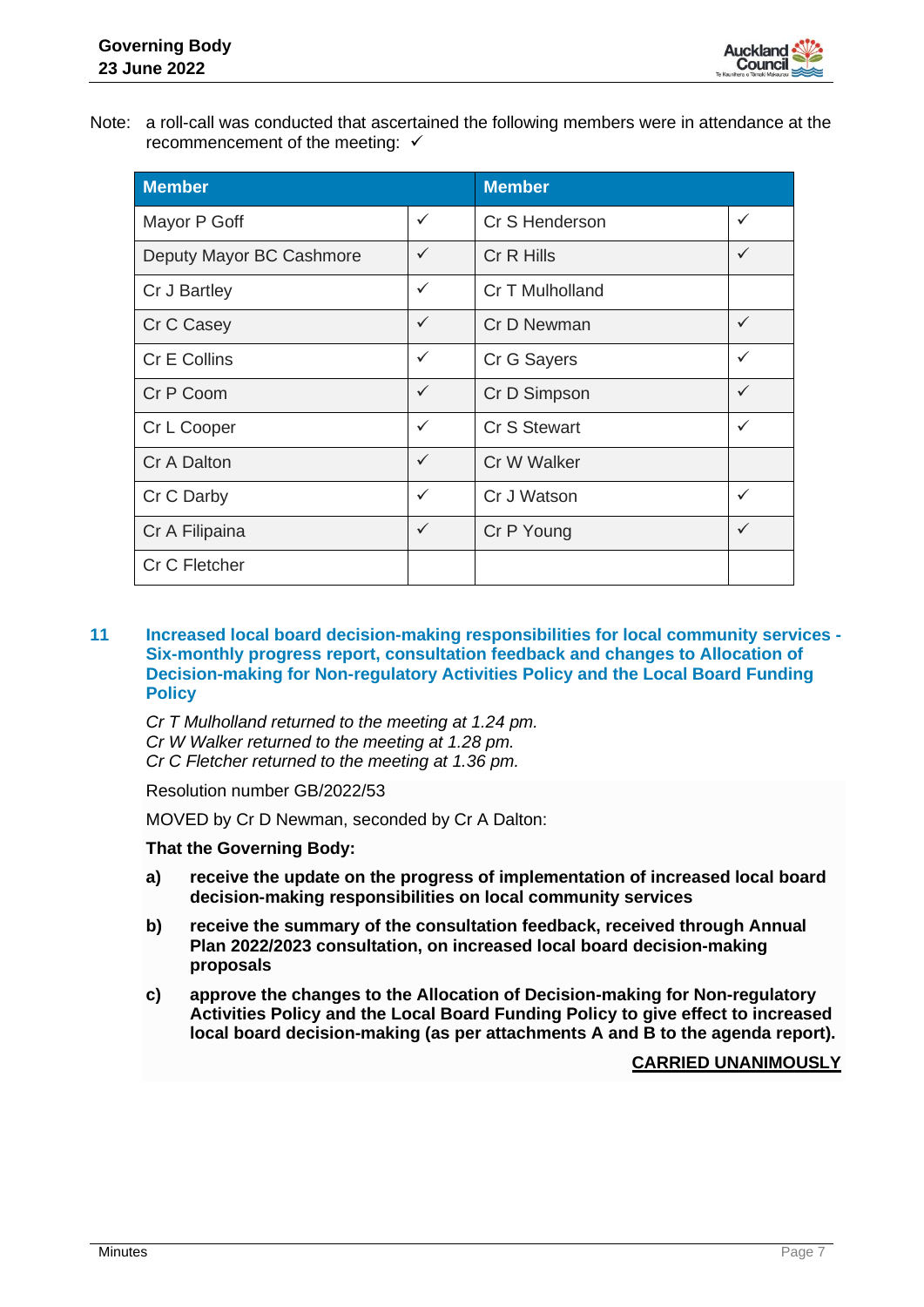

## **12 Grant to Auckland Returned Services Association**

Note: changes were made to the original recommendation, adding new clause d), as a Chairperson's recommendation.

Resolution number GB/2022/54

MOVED by Mayor P Goff, seconded by Cr A Filipaina:

#### **That the Governing Body:**

- **a) Note that COVID-19 gathering restrictions caused reduced Anzac Day services, resulting in an underspend of the Regional Anzac Day Services budget.**
- **b) Note that the Auckland Returned and Services Association report significant impacts on fundraising activity as a result of the COVID-19 environment.**
- **c) Consider the request from Auckland Returned and Services Association for a grant of \$25,000 to support veterans and their families.**
- **d) reallocate \$25,000 of Regional Events Anzac Day budget underspend from the current FY21/22 financial year to provide a one-off grant to the Auckland Returned and Service Association for the purpose of supporting the welfare of Auckland veterans and their families**

#### **CARRIED UNANIMOUSLY**

## **13 Eden Park Trust Board submission to 2022/2023 Annual Plan**

MOVED by Deputy Mayor BC Cashmore, seconded by Cr A Filipaina:

That the Governing Body:

- a) agree to advise Eden Park Trust Board that their existing loan capacity with Auckland Council can be used to fund capital requirements if required
- b) agree and delegate all necessary powers to the chief executive for:
	- i) Auckland Council to forgive interest payments on any additional loan drawdown by Eden Park Trust Board until 30 June 2023 whilst Eden Park Trust and the council group, through Tātaki Auckland Unlimited, continue to work on a singlestadium operating model for the city's stadiums
- c) note council staff will engage with Eden Park Trust as required on its debt capacity limit if operating performance is impacted adversely by COVID-19.
- Note: changes were made to the original recommendation, amending clause b) i), with the agreement of the meeting.

Clauses a) and c) were put together.

Resolution number GB/2022/55

MOVED by Deputy Mayor BC Cashmore, seconded by Cr A Filipaina:

#### **That the Governing Body:**

- **a) agree to advise Eden Park Trust Board that their existing loan capacity with Auckland Council can be used to fund capital requirements if required**
- **c) note council staff will engage with Eden Park Trust as required on its debt capacity limit if operating performance is impacted adversely by COVID-19.**

# **CARRIED UNANIMOUSLY**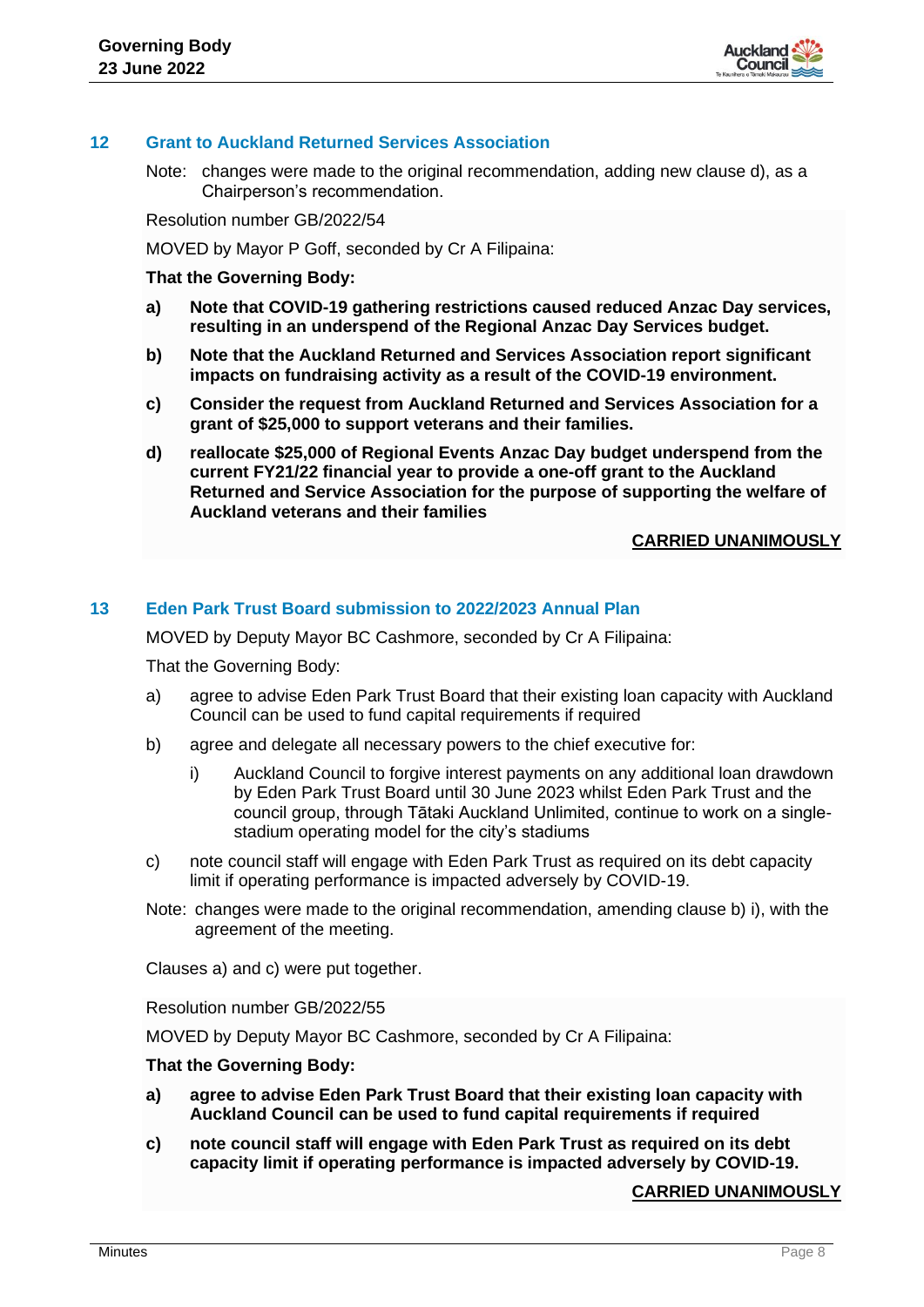

Clause b) i) was put separately.

Resolution number GB/2022/56

MOVED by Deputy Mayor BC Cashmore, seconded by Cr A Filipaina:

**That the Governing Body:**

- **b) agree and delegate all necessary powers to the chief executive for:**
	- **i) Auckland Council to forgive interest payments until 30 June 2023 on any additional loan drawdown by Eden Park Trust Board whilst Eden Park Trust and the council group, through Tātaki Auckland Unlimited, continue to work on a single-stadium operating model for the city's stadiums**

A division was called for, voting on which was as follows:

| For<br>Cr J Bartley<br>Deputy Mayor BC Cashmore<br>Cr E Collins<br>Cr P Coom<br>Cr L Cooper<br>Cr A Dalton<br>Cr A Filipaina<br>Cr C Fletcher<br>Mayor P Goff<br>Cr S Henderson<br>Cr R Hills<br>Cr T Mulholland<br>Cr D Newman<br>Cr D Simpson<br>Cr S Stewart<br>Cr W Walker | <b>Against</b><br>Cr C Casey<br>Cr C Darby | <b>Abstained</b><br>Cr G Sayers |
|--------------------------------------------------------------------------------------------------------------------------------------------------------------------------------------------------------------------------------------------------------------------------------|--------------------------------------------|---------------------------------|
| Cr J Watson<br>Cr P Young                                                                                                                                                                                                                                                      |                                            |                                 |

The motion was declared CARRIED by 18 votes to 2.

**CARRIED**

# **14 Summary of Governing Body information memoranda, workshops and briefings (including the Forward Work Programme) - 23 June 2022**

Resolution number GB/2022/57

MOVED by Cr L Cooper, seconded by Cr P Young:

#### **That the Governing Body:**

- **a) tuhi ā-taipitopito / note the progress on the forward work programme appended as Attachment A of the agenda report**
- **b) whiwhi / receive the Summary of Governing Body information memoranda, workshops and briefings – 23 June 2022.**

## **CARRIED**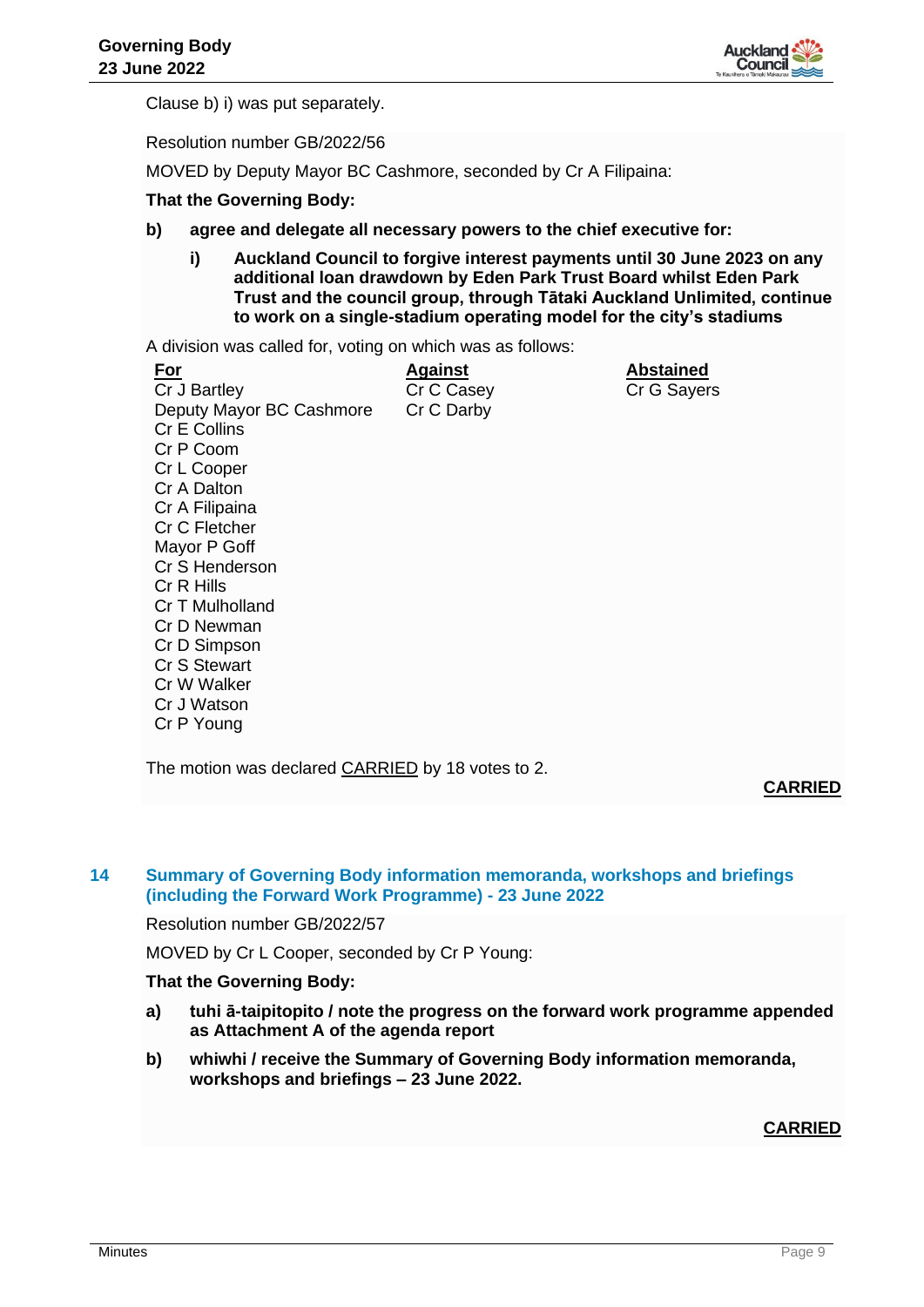

## **15 Consideration of Extraordinary Items**

There was no consideration of extraordinary items.

# **16 Procedural motion to exclude the public**

Resolution number GB/2022/58

MOVED by Mayor P Goff, seconded by Deputy Mayor BC Cashmore:

## **That the Governing Body:**

**a) exclude the public from the following part(s) of the proceedings of this meeting.**

**The general subject of each matter to be considered while the public is excluded, the reason for passing this resolution in relation to each matter, and the specific grounds under section 48(1) of the Local Government Official Information and Meetings Act 1987 for the passing of this resolution follows.**

**This resolution is made in reliance on section 48(1)(a) of the Local Government Official Information and Meetings Act 1987 and the particular interest or interests protected by section 6 or section 7 of that Act which would be prejudiced by the holding of the whole or relevant part of the proceedings of the meeting in public, as follows:**

| CONFIDENTIAL: COMMUNIUM led protection of open space in Oraker                                                                                                                        |                                                                                                                                                                                                                                                                                                                                                                                                                                                                                                                            |                                                                                                                                                                                                    |  |  |
|---------------------------------------------------------------------------------------------------------------------------------------------------------------------------------------|----------------------------------------------------------------------------------------------------------------------------------------------------------------------------------------------------------------------------------------------------------------------------------------------------------------------------------------------------------------------------------------------------------------------------------------------------------------------------------------------------------------------------|----------------------------------------------------------------------------------------------------------------------------------------------------------------------------------------------------|--|--|
| Reason for passing this<br>resolution in relation to each<br>matter                                                                                                                   | Particular interest(s) protected<br>(where applicable)                                                                                                                                                                                                                                                                                                                                                                                                                                                                     | Ground(s) under section 48(1)<br>for the passing of this resolution                                                                                                                                |  |  |
| The public conduct of the part of<br>the meeting would be likely to<br>result in the disclosure of<br>information for which good<br>reason for withholding exists<br>under section 7. | $s7(2)$ (h) - The withholding of the<br>information is necessary to<br>enable the local authority to<br>carry out, without prejudice or<br>disadvantage, commercial<br>activities.<br>s7(2)(i) - The withholding of the<br>information is necessary to<br>enable the local authority to<br>carry on, without prejudice or<br>disadvantage, negotiations<br>(including commercial and<br>industrial negotiations).<br>In particular, the report identifies<br>land the council seeks to acquire<br>for open space purposes. | s48(1)(a)<br>The public conduct of the part of<br>the meeting would be likely to<br>result in the disclosure of<br>information for which good<br>reason for withholding exists<br>under section 7. |  |  |

# **C1 CONFIDENTIAL: Community led protection of open space in Ōrākei**

**The text of these resolutions is made available to the public who are present at the meeting and form part of the minutes of the meeting.**

**CARRIED**

3.31pm The public was excluded.